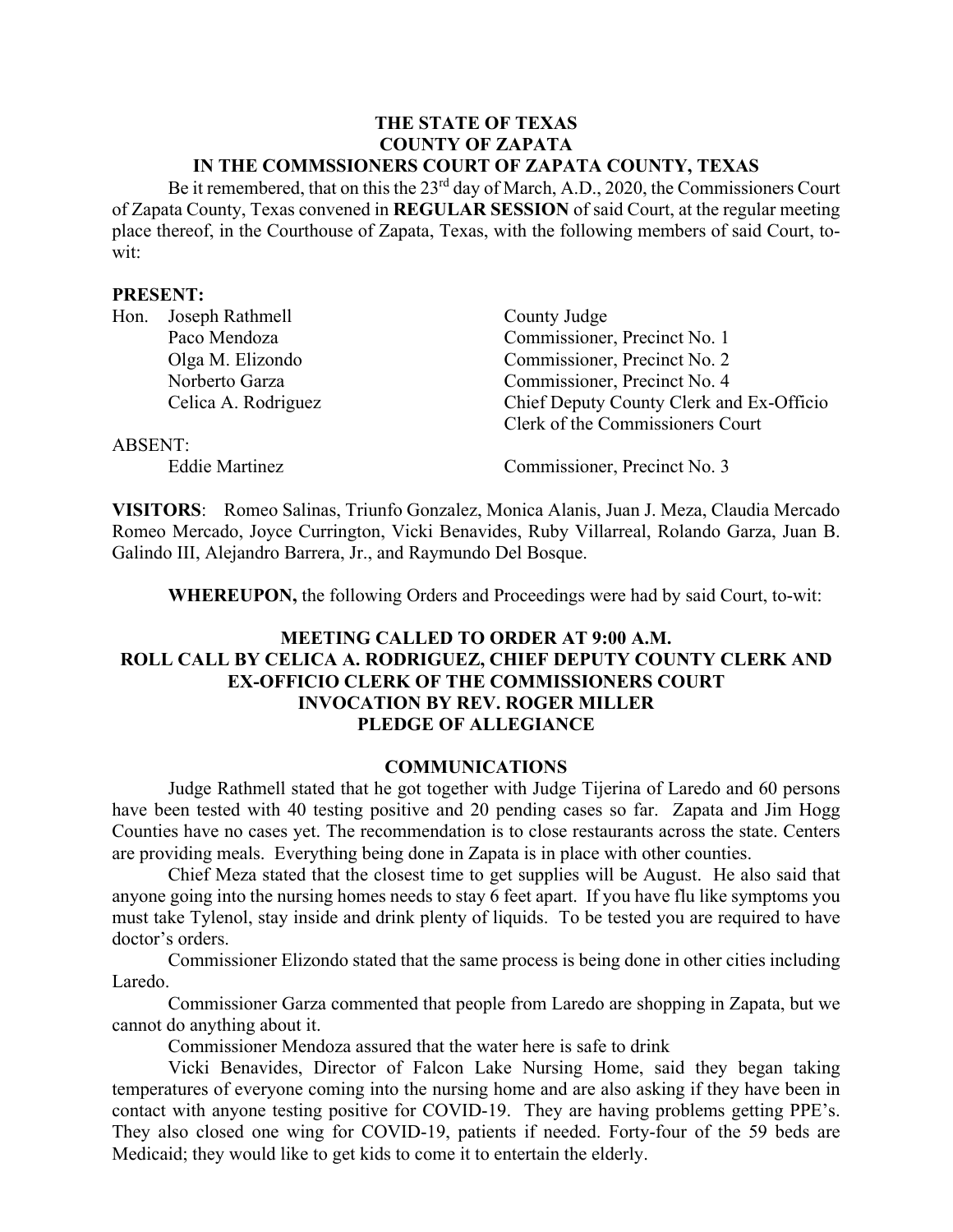Claudia G. Mercado addressed the court on behalf of business owners, she expressed her concern about their employees. They are trying to keep employees busy and would like to know about stimulus packages for employees. She also asked if stores will be taking in 10 customers at a time. Judge Rathmell believes local business owners will implement their own rules such as 10 at a time. There is currently no local relief. Mrs. Mercado asked to be kept posted to see how they can help. Commissioner Mendoza thanked Mrs. Mercado and all businesses for providing services.

Mr. Mercado stated that he has sufficient space in his restaurant and asked why stores are not required to comply with social distancing.

Restrictions may have to be placed for stores. Stores are opening from 8 a.m.-9 a.m. for elderly.

Judge Rathmell thanked Texas Parks and Wildlife for the distribution of 300 dear carcasses of deer meat to local families.

Chief Ray Del Bosque informed the court that they are limiting inmate visits and attorneys. They need disinfectants and sanitizers. They also need PPE's including 1000 masks which will also be costly. Commissioner Garza stated that if they need assistance to bring in supplies, they will help.

#### **ORDER APPROVING INVOICES**

Motion was made by Commissioner Mendoza, seconded by Commissioner Garza, to approve invoices in the amount of \$381,984.79 as presented by Triunfo Gonzalez.

The above motion, being put to a vote, was approved by the affirmative vote of all members of the Court.

#### **ORDER APPROVING CHECKS ISSUED**

Motion was made by Commissioner Garza, seconded by Commissioner Mendoza, to approve checks issued in the amount of \$381,984.79, as requested by Hon. Romeo Salinas, County Treasurer.

The above motion, being put to a vote, was approved by the affirmative vote of all members of the Court.

# **NO REPORT WAS PRESENTED – BOYS AND GIRLS CLUB IS CLOSED**

8. Boys and Girls Club Report as requested by Hon. Paco Mendoza, Commissioner, Pct. 1.

# **ORDER APPROVING TO AMEND ABATEMENT AGREEMENT WITH RELOJ DEL SOL WIND FARM LLC**

Motion was made by Commissioner Mendoza, seconded by Commissioner Garza, to approve to amend abatement agreement with Reloj Del Sol Wind Farm, LLC to reflect updated parcel list and updated Vicinity and Qualified Property Investment Maps as requested by Hon. Joe Rathmell, County Judge.

The above motion, being put to a vote, was approved by the affirmative vote of all members of the Court.

# **ORDER APPROVING TO AMEND COMMISSIONERS ORDER REGARDING COVID-19 EMERGENCY DECLARATION**

Motion was made by Commissioner Garza, seconded by Commissioner Mendoza, to approve to amend Commissioners Order regarding COVID-19 Emergency Declaration as requested by Hon. Joe Rathmell, County Judge. There are issues with employees wanting to leave.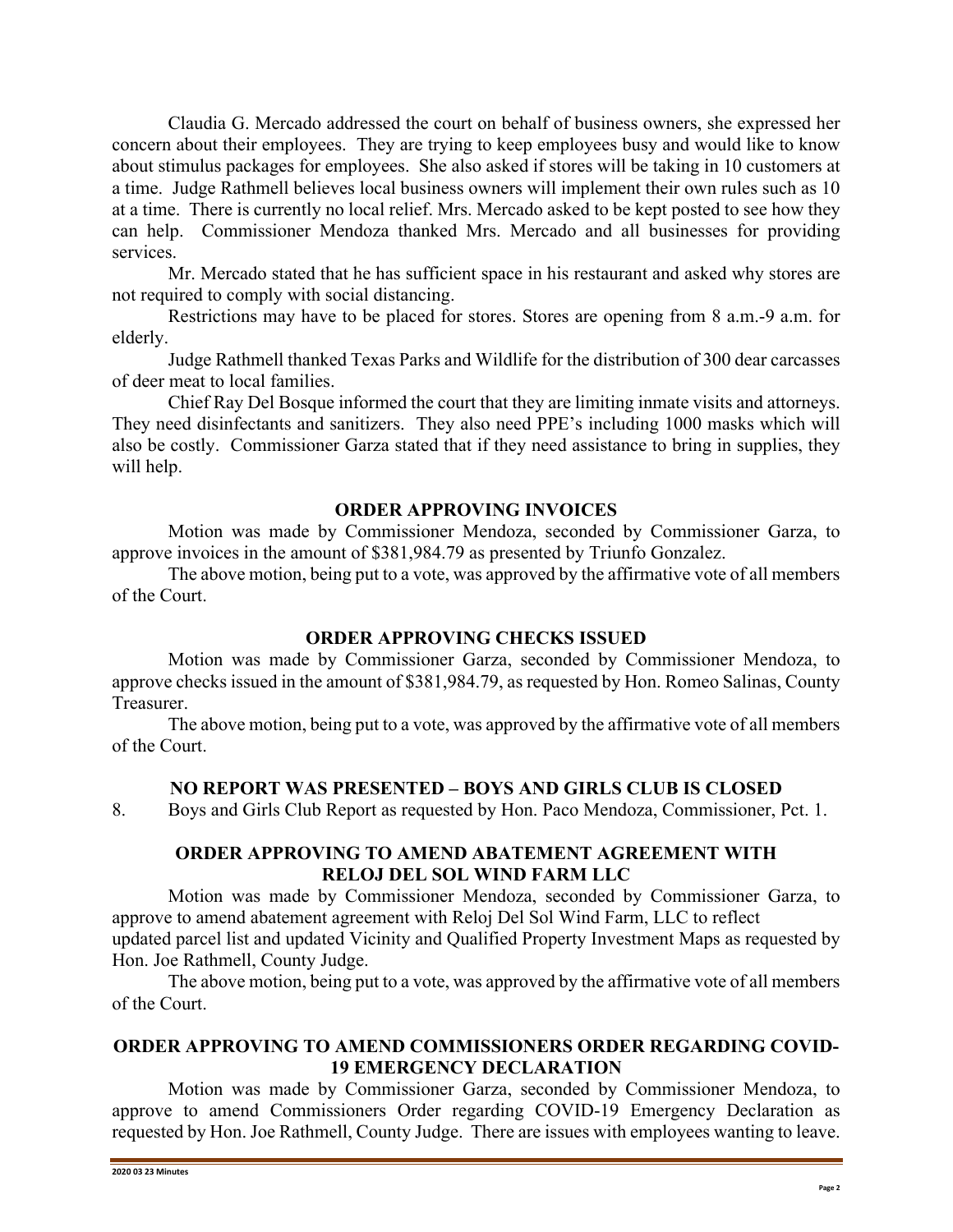49<sup>th</sup> District Court was off 1 week. Commissioner Garza believes it is only fair if someone leaves, everyone should do the same. Employees that want to take leave would have to use compensatory time, annual leave or sick leave and will not be paid by the county. Offices should take precautions.

The above motion, being put to a vote, was approved by the affirmative vote of all members of the Court.

# **ORDER TO TABLE REQUEST BY JARED GONZALEZ REGARDING TO RESERVE SHOW BARN, ARENA AND FAIRGROUNDS**

Motion was made by Commissioner Mendoza, seconded by Commissioner Garza, to table request by Jared Gonzalez, regarding request to reserve the show barn, arena and fair grounds for 1 year for windmills.

The above motion, being put to a vote, was approved by the affirmative vote of all members of the Court.

# **ORDER TO TABLE REQUEST BY FIRE CHIEF J.J. MEZA REGARDING PURCHASE OF DECON MACHINE**

Motion was made by Commissioner Mendoza, seconded by Commissioner Garza, to table request by Fire Chief J.J. Meza regarding purchase of Decon Machine to decontaminate ambulances and patient room at a cost of \$20,000-\$25,000.

The above motion, being put to a vote, was approved by the affirmative vote of all members of the Court.

# **ORDER APPROVING USE OF COURTHOUSE SECURITY TO PURCHASE A TACTICAL UNIFORM FOR BAILIFF COURTHOUSE SECURITY/CONSTABLE PCT. 3**

Motion was made by Commissioner Mendoza, seconded by Commissioner Garza, to approve the use of the Courthouse Security to purchase a Tactical Uniform for \$489.00 for Bailiff Courthouse Security/Constable, Pct. 3 as requested by Erika Martinez, Constable, Pct. 3.

The above motion, being put to a vote, was approved by the affirmative vote of all members of the Court.

# **ORDER APPROVING LINE ITEM TRANSFER**

Motion was made by Commissioner Mendoza, seconded by Commissioner Garza, to approve the following line item transfer to meet departmental needs:

|             | <b>DEPARTMENT</b> | <b>LINE-ITEM</b> | <b>FUND</b>                | <b>AMOUNT</b> |
|-------------|-------------------|------------------|----------------------------|---------------|
| <b>FROM</b> | Constable Pct. 4  | 10-550-333       | <b>Fuel and Lubricants</b> | \$273.14      |
| <b>TO</b>   | Constable Pct. 4  | 10-550-205       | Uniforms                   | \$273.14      |
| <b>FROM</b> | Constable Pct. 4  | 10-550-313       | Supplies                   | \$300.00      |
| <b>TO</b>   | Constable Pct. 4  | 10-550-205       | Uniforms                   | \$300.00      |
| <b>FROM</b> | Constable Pct. 4  | 10-550-430       | Workshops/Travel           | \$500.00      |
| <b>TO</b>   | Constable Pct. 4  | 10-550-205       | Uniforms                   | \$500.00      |
| <b>FROM</b> | Constable Pct. 4  | 10-550-457       | Repairs                    | \$540.13      |
| <b>TO</b>   | Constable Pct. 4  | 10-550-205       | Uniforms                   | \$540.13      |

as requested by Adrian Lopez, Constable, Pct. 4.

The above motion, being put to a vote, was approved by the affirmative vote of all members of the Court.